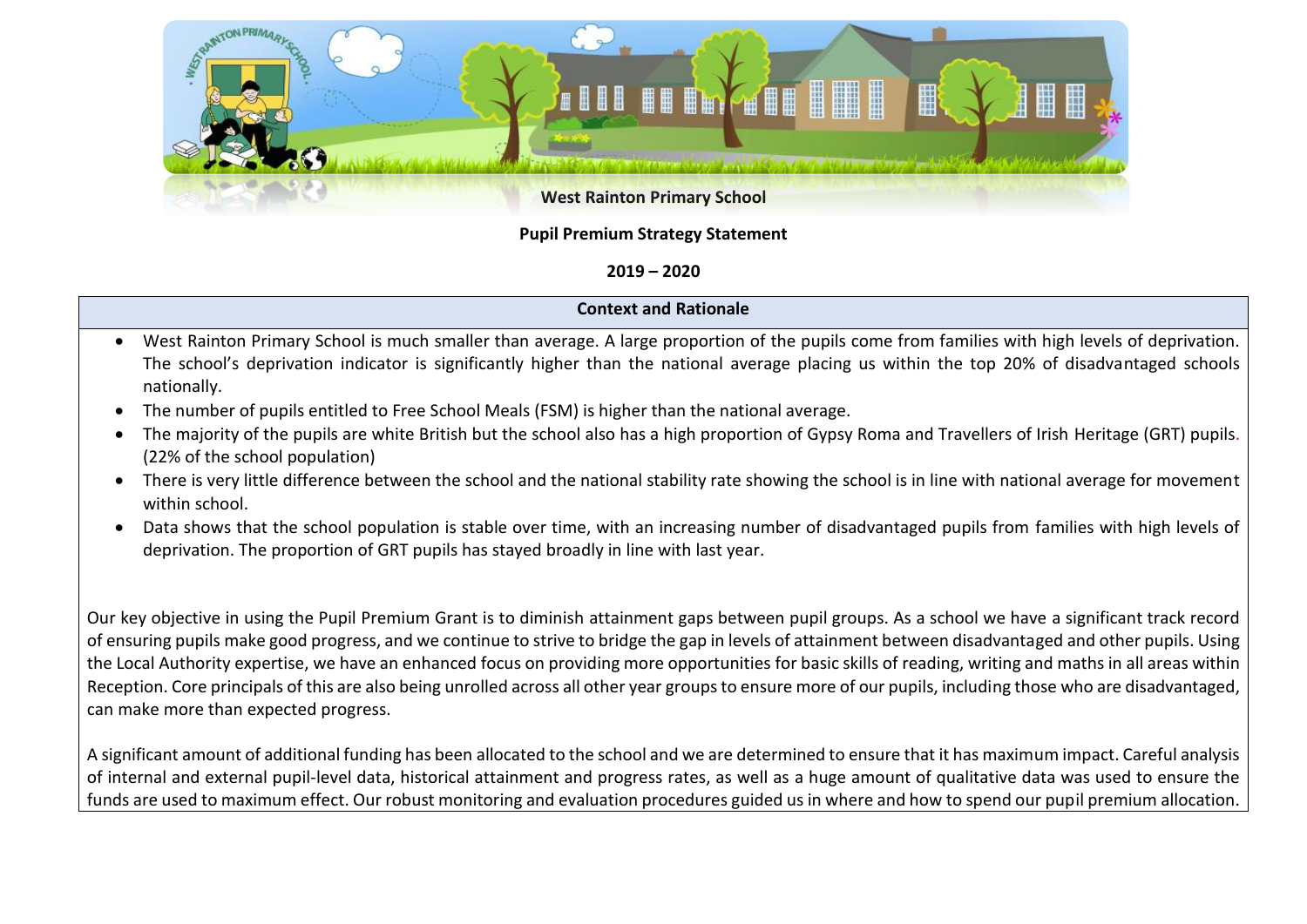We have also use existing research and publications including those from OFSTED and findings of studies undertaken by the SUTTON TRUST and EDUCATION ENDOWMENT FOUNDATION to enable us to make decisions relating to provision. Training provided by Durham Education Development Service also helped us to understand the systems and approaches that work in relation to the attainment of specific groups of learners, and how to document impact on a whole school level.

Our teaching of phonics will be extended this year with the introduction of Read, Write Inc Fresh Start as a KS2 intervention. Staff training in this area, and the purchase of new resources, will require a significant spend. The Local Authority knowledge and experience gained through the 'narrowing the gap' project contributed significantly to our improving results in EYFS. This expertise will now be unrolled across nursery as well to narrow diminish gaps before children enter Reception.

We have sought external organisations and identified opportunities for children to have an enriched and enhanced experience of the curriculum. Implementing a broad and ambitious curriculum as well as an extensive range of quality extra-curricular opportunities is also a focus for significant resource spending in the coming year. Music, art and drama experiences have also been a curriculum enrichment priority of this year to increase pupils' cultural capital.

Support timetables for all support staff show increased and detailed targeted support for pupils eligible for pupil premium across the school. It is of paramount importance to us that all pupils reach their full potential across a broad and rich curriculum entitlement.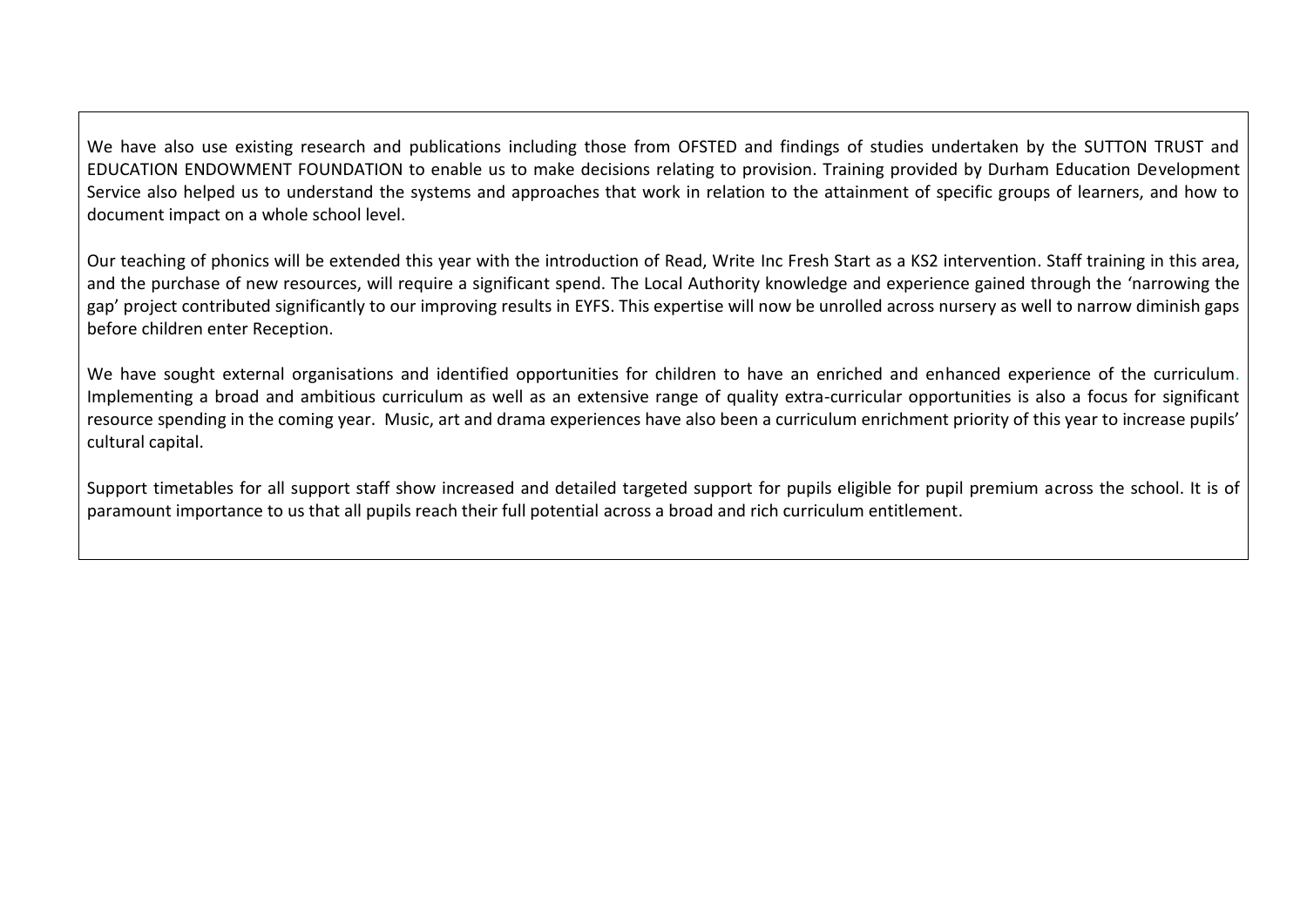| Reception - Year 6 Pupil Premium Funding |                         |                          |                        |                            |  |  |  |
|------------------------------------------|-------------------------|--------------------------|------------------------|----------------------------|--|--|--|
| Pupils Eligible for PP Funding           | Number of Eligible Boys | Number of Eligible Girls | Number of Looked After | Number of Service Children |  |  |  |
|                                          |                         |                          | Children & PLAC        |                            |  |  |  |
|                                          | Per Pupil £1,320        | Per Pupil £1,320         | Per Pupil £1,900*      | Per Pupil £300             |  |  |  |
| 69                                       | 35                      | 34                       | 2 Lac 3 PLAC           |                            |  |  |  |
|                                          |                         |                          |                        |                            |  |  |  |

**\***Looked After Children receive £1,900 with £300 being retained centrally by the Local Authority.

|                                | <b>Early Year Pupil Premium Funding</b> |                         |                          |                          |  |  |  |  |  |
|--------------------------------|-----------------------------------------|-------------------------|--------------------------|--------------------------|--|--|--|--|--|
| <b>Total of Nursery Pupils</b> | Number of Eligible Pupils               | Number of Eligible Boys | Number of Eligible Girls | <b>Total EYPP Budget</b> |  |  |  |  |  |
|                                | Hourly Rate £0.53<br>26                 | Hourly Rate £0.53       | Hourly Rate £0.53        | Hourly Rate £0.53        |  |  |  |  |  |
| 31                             |                                         | 14                      |                          | £8061.13                 |  |  |  |  |  |

| <b>Pupil Premium Summary Information</b> |                       |                           |     |  |  |  |  |
|------------------------------------------|-----------------------|---------------------------|-----|--|--|--|--|
| Total Number of Pupils (Inc. FTE)        | $\ddot{\circ}$<br>123 | Number of Pupils Eligible | 69  |  |  |  |  |
| <b>Total Pupil Premium Budget</b>        | £91,080               | % of Pupils Eligible      | 56% |  |  |  |  |

|                                  |                  | 2019 - Outcomes |            |              |           |                               |            |                                  |            |           |              |            |            |            |            |
|----------------------------------|------------------|-----------------|------------|--------------|-----------|-------------------------------|------------|----------------------------------|------------|-----------|--------------|------------|------------|------------|------------|
| KS1                              | <b>PP Pupils</b> |                 |            | <b>Other</b> |           | <b>SCH</b><br>KS <sub>2</sub> |            | <b>PP Pupils</b>                 |            |           | <b>Other</b> |            | <b>SCH</b> |            |            |
|                                  | <b>SCH</b>       | <b>NA</b>       | <b>DIF</b> | <b>SCH</b>   | <b>NA</b> | <b>DIF</b>                    | <b>GAP</b> |                                  | <b>SCH</b> | <b>NA</b> | <b>DIF</b>   | <b>SCH</b> | <b>NA</b>  | <b>DIF</b> | <b>GAP</b> |
| <b>EYFS GLD</b>                  | 60               | 56.0            |            | 86           | 75.0      | $+11$                         | -15        | <b>Expected Standard Reading</b> | 67         | 62.0      |              | 78         | 78.0       |            |            |
| Year 1 Phonics                   | 89               | 71.0            |            | 88           | 84.0      |                               |            | <b>Expected Standard Writing</b> | 83         | 68.0      |              | 89         | 83.0       |            |            |
| <b>Expected Standard Reading</b> | 57               | 62.0            |            | 90           | 78.0      |                               |            | <b>Expected Standard Maths</b>   | 100        | 68.0      |              | 89         | 83.0       |            |            |
| <b>Expected Standard Writing</b> | 57               | 55.0            |            | 90           | 73.0      |                               |            | <b>Expected Standard GPS</b>     | 83         | 68.0      |              | 100        | 83.0       |            |            |
| <b>Expected Standard Maths</b>   | 71               | 63.0            |            | 90           | 79.0      |                               |            | Expected Standard R/W/M          | 67         | 51.0      |              | 67         | 71.0       |            |            |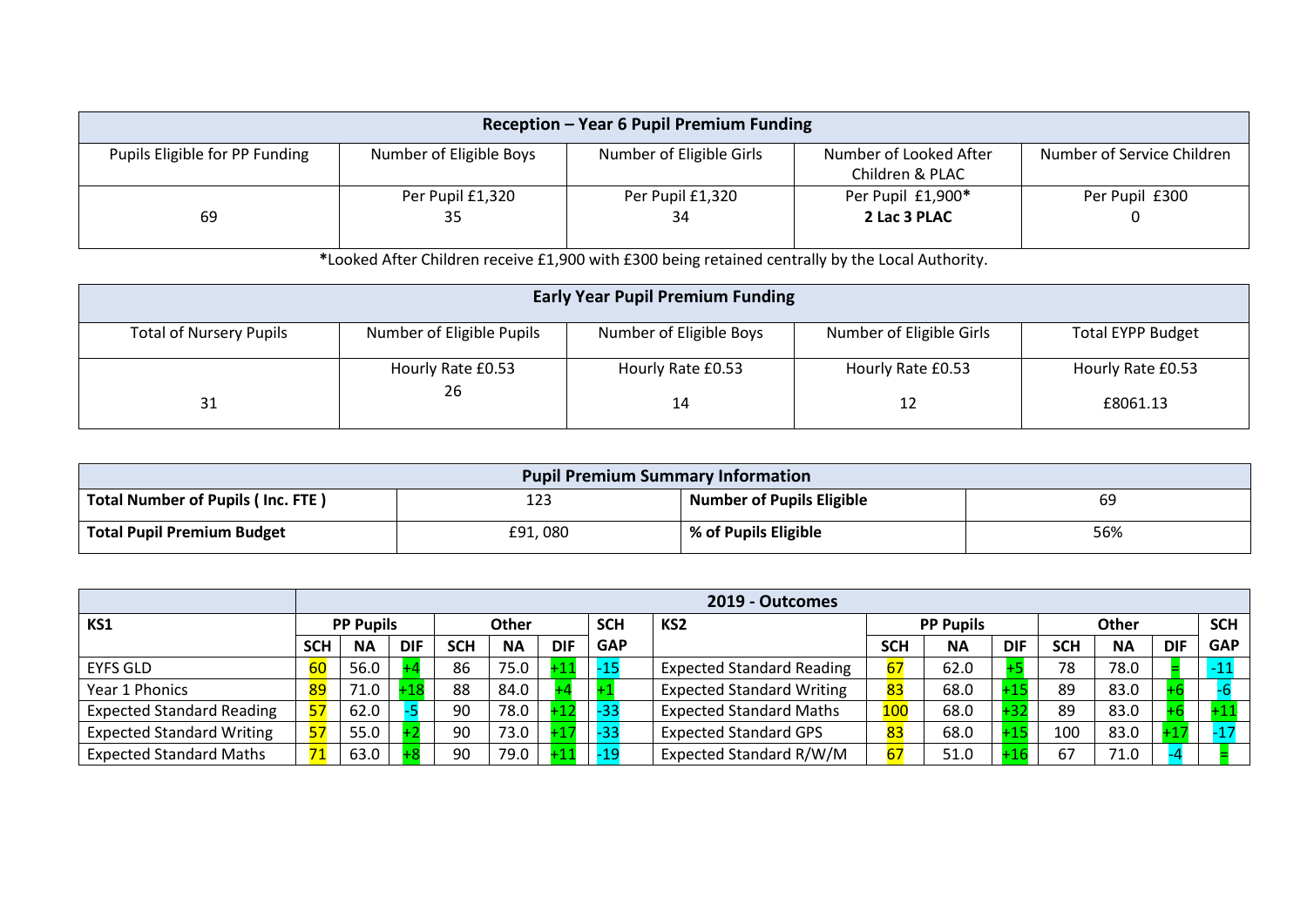|               |            |     |                     |                              | <b>Current Attainment</b> |     |                     |                                  |                   |
|---------------|------------|-----|---------------------|------------------------------|---------------------------|-----|---------------------|----------------------------------|-------------------|
| <b>Cohort</b> | Subject    |     |                     | <b>Current Baseline Data</b> |                           |     |                     | <b>Aspiration at End Of Year</b> |                   |
|               |            | All | <b>Disadvantage</b> | Other                        | <b>Difference</b>         | All | <b>Disadvantage</b> | Other                            | <b>Difference</b> |
|               | Reading    | 75  | 63                  | 84                           | $-21$                     | 80  | 80                  | 72                               | $+12$             |
| Year 6        | Writing    | 75  | 63                  | 84                           | $-21$                     | 75  | 77                  | 72                               | -5                |
|               | Maths      | 85  | 88                  | 84                           |                           | 80  | 80                  | 72                               | $+8$              |
|               | <b>GPS</b> | 75  | 63                  | 84                           | $-11$                     | 75  | 77                  | 72                               | $+5$              |
|               | Reading    | 85  | 75                  | 89                           | $-14$                     | 85  | 75                  | 89                               | $-14$             |
| Year 5        | Writing    | 74  | 75                  | 89                           | $-14$                     | 74  | 75                  | 89                               | $-14$             |
|               | Maths      | 77  | 50                  | 89                           | $-39$                     | 77  | 50                  | 89                               | $-39$             |
|               | GPS        | 74  | 75                  | 89                           | $-14$                     | 74  | 75                  | 89                               | $-14$             |
|               | Reading    | 78  | 77                  | 88                           | $-11$                     | 78  | 77                  | 88                               | $-11$             |
| Year 4        | Writing    | 78  | 77                  | 88                           | $-11$                     | 78  | 77                  | 88                               | $-11$             |
|               | Maths      | 85  | 67                  | 100                          | $-33$                     | 85  | 67                  | 100                              | $-33$             |
|               | GPS        | 78  | 77                  | 88                           | $-11$                     | 85  | 67                  | 100                              | $-33$             |
|               | Reading    | 77  | 71                  | 90                           | $-19$                     | 77  | 71                  | 90                               | $-19$             |
| Year 3        | Writing    | 77  | 57                  | 90                           | $-43$                     | 77  | 57                  | 90                               | $-43$             |
|               | Maths      | 83  | 85                  | 90                           | -5                        | 83  | 85                  | 90                               | $-5$              |
|               | GPS        | 77  | 57                  | 90                           | $-43$                     | 77  | 57                  | 90                               | $-43$             |
|               | Reading    | 78  | 80                  | 85                           | -5                        | 78  | 80                  | 85                               | -5                |
|               | Writing    | 89  | 90                  | 88                           |                           | 89  | 90                  | 88                               |                   |
| Year 2        | Maths      | 89  | 90                  | 88                           |                           | 89  | 90                  | 88                               |                   |
|               | GPS        | 89  | 90                  | 88                           | $+2$                      | 89  | 90                  | 88                               | $+2$              |
|               | Reading    | 82  | 75                  | 100                          | $-25$                     | 82  | 75                  | 100                              | $-25$             |
|               | Writing    | 76  | 66                  | 100                          | $-34$                     | 76  | 66                  | 100                              | $-34$             |
| Year 1        | Maths      | 82  | 83                  | 100                          | $-17$                     | 82  | 83                  | 100                              | $-17$             |
|               | GPS        | 76  | 66                  | 100                          | $-34$                     | 76  | 66                  | 100                              | $-34$             |
|               | Reading    | 39  | 50                  | 33                           | $+17$                     | 73  | 63                  | 83                               | $-20$             |
| <b>EYFS</b>   | Writing    | 39  | 50                  | 33                           | $+17$                     | 73  | 63                  | 83                               | $-20$             |
|               | Number     | 43  | 50                  | 33                           | $+17$                     | 73  | 63                  | 83                               | $-20$             |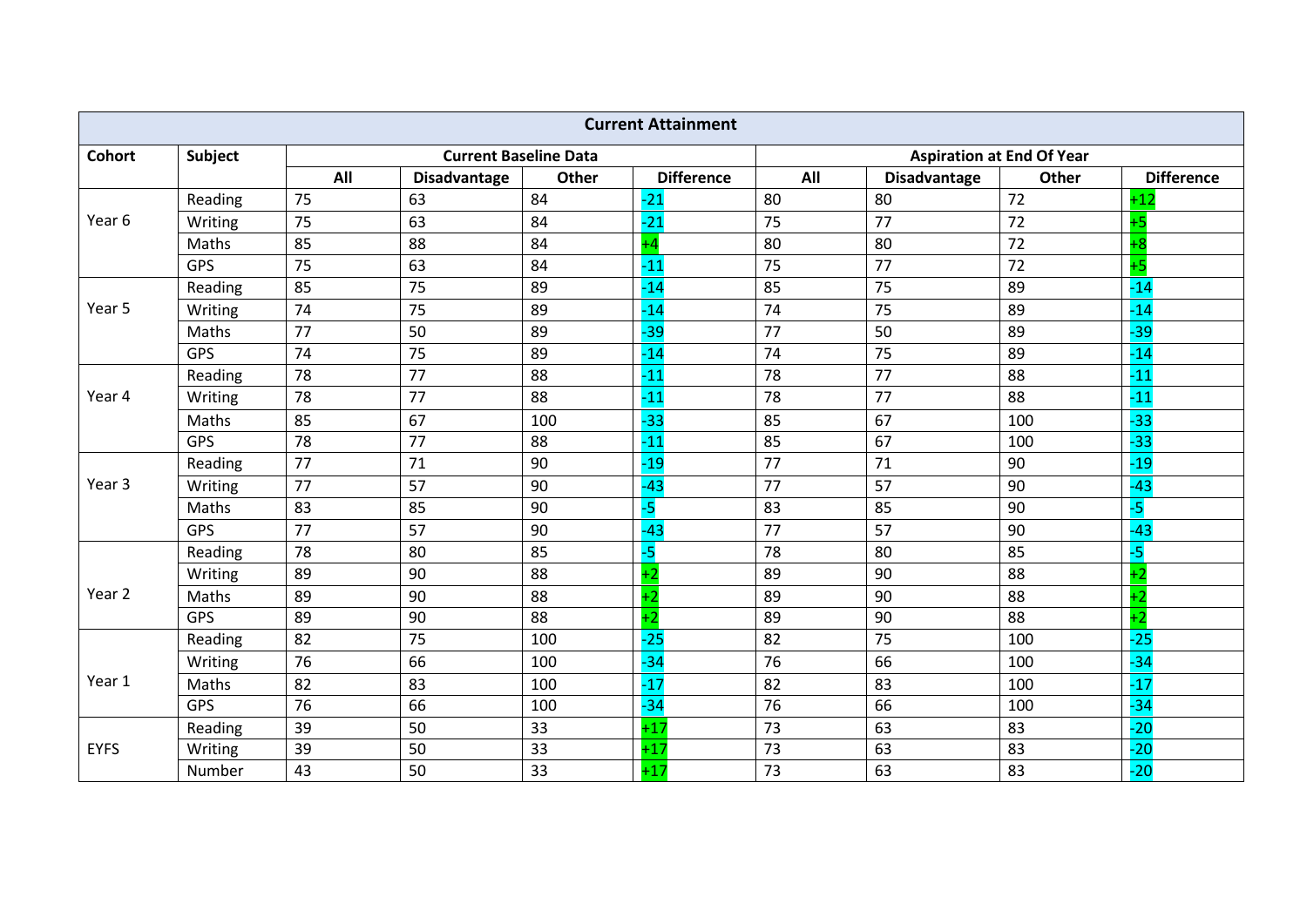| Early Years Pupil Premium Current Attainment- on entry into nursery (3yr olds) |                          |                              |  |  |  |  |  |  |
|--------------------------------------------------------------------------------|--------------------------|------------------------------|--|--|--|--|--|--|
| Baseline Assessment - Age Expected Level Emerging 30-50 Months                 | Pupils Eligible For EYPP | Pupils Not Eligible For EYPP |  |  |  |  |  |  |
| 0% achieving age expected levels on entry in Communication and Language        |                          |                              |  |  |  |  |  |  |
| 5% achieving age expected levels on entry in Reading                           |                          | 20                           |  |  |  |  |  |  |
| 0% achieving age expected levels on entry in Writing                           |                          |                              |  |  |  |  |  |  |
| 0% achieving age expected levels on entry in Number                            |                          |                              |  |  |  |  |  |  |
| 0% achieving age expected levels on entry in Shape, Space & Measure            |                          |                              |  |  |  |  |  |  |

|                             |   | <b>Barriers to Future Attainment</b>                                                                                                  | <b>Desired Outcomes</b>                                                                                                                                                                   |  |  |  |
|-----------------------------|---|---------------------------------------------------------------------------------------------------------------------------------------|-------------------------------------------------------------------------------------------------------------------------------------------------------------------------------------------|--|--|--|
|                             | A | Low level of literacy, language and communication on entry into EYFS                                                                  | Pupils engage with books both at nursery and at home. Opportunities to promote<br>verbal and emerging literacy skills are maximised in nursery and at home.                               |  |  |  |
|                             | B | Spelling attainment remains slightly behind the attainment of other areas<br>across the school                                        | Introduce new strategies to boost spelling across the school. Children average 14/20<br>on spelling tests in 2020                                                                         |  |  |  |
| arriers<br>≃                | C | Familiarity and usage of rich vocabulary and accurate spoken grammar<br>requires significant coaching in school                       | Impact vocabulary mapped out across all subjects in all year groups. To ensure a<br>progressive and ambitious build-up of subject-specific vocab.                                         |  |  |  |
| nternal                     | D | Curriculum mapping of other subjects tightened to ensure learning is<br>sequenced, progressive and memorable.                         | Pupils receive a broad and ambitious curriculum entitlement that enables them to<br>make links and build on prior learning.                                                               |  |  |  |
|                             | E | Increasing proportion of GRT pupils who join the school late after weak<br>experiences elsewhere or with huge gaps in education       | Pupils with gaps in education can catch up quickly through a range of interventions<br>and strategies.                                                                                    |  |  |  |
|                             |   | Aspirations of some pupils to achieve highly and aim high for further<br>education, particularly those from disadvantaged backgrounds | All pupils to have high expectations of themselves and their future. Range of<br>further education and careers are inspired by school provision                                           |  |  |  |
|                             | G | Opportunities to build cultural capital from home are rare                                                                            | All pupils to experience a wide range of opportunities in knowledge and<br>understanding of the world, the arts and in sport including visiting events and<br>extra-curricular provision. |  |  |  |
| External<br><b>Barriers</b> | н | Attitudes from home in some cases around attendance at school                                                                         | Pupils and families to have an understanding of the high importance of attendance.<br>Persistent absentee levels improve on last year.                                                    |  |  |  |
|                             |   | Aspirations from home around engagement with school                                                                                   | Families to have regular contact with school and resources to use in order to know<br>how to best support their child's learning.                                                         |  |  |  |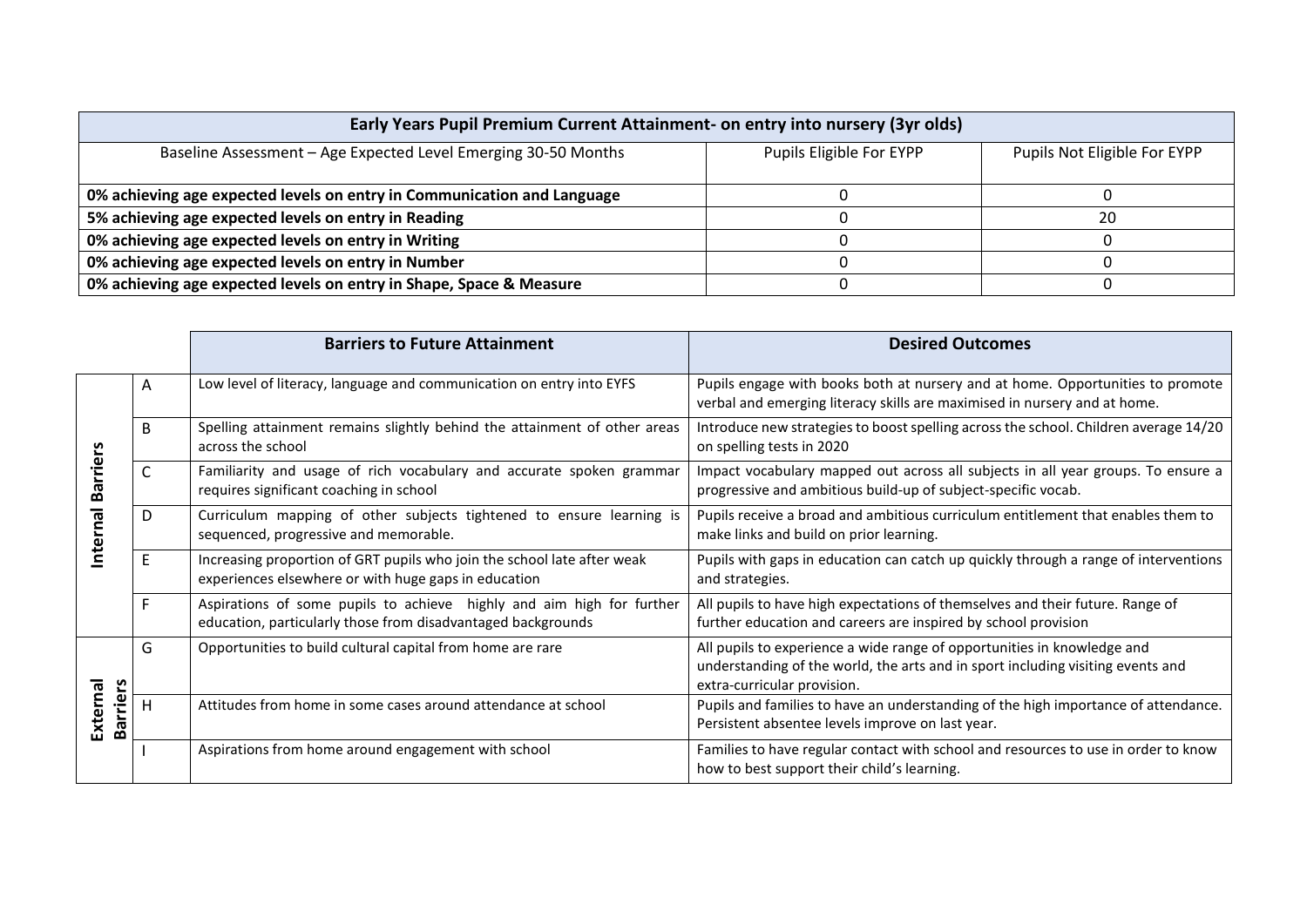|              | <b>Pupil Premium Planned Expenditure</b>                                                                                                                             |                                                                                                                                                            |                                                                                                                                                  |                    |                                                                                                                                                                        |                                                                                                                                                                                                                  |                                                                                                                                                                          |                                    |  |
|--------------|----------------------------------------------------------------------------------------------------------------------------------------------------------------------|------------------------------------------------------------------------------------------------------------------------------------------------------------|--------------------------------------------------------------------------------------------------------------------------------------------------|--------------------|------------------------------------------------------------------------------------------------------------------------------------------------------------------------|------------------------------------------------------------------------------------------------------------------------------------------------------------------------------------------------------------------|--------------------------------------------------------------------------------------------------------------------------------------------------------------------------|------------------------------------|--|
|              | <b>Desired</b><br><b>Outcomes</b>                                                                                                                                    | <b>Action</b>                                                                                                                                              | <b>Evidence Source</b>                                                                                                                           | <b>Expenditure</b> | <b>Baseline Data</b>                                                                                                                                                   | Autumn<br><b>Evaluation</b>                                                                                                                                                                                      | <b>Spring</b><br><b>Evaluation</b>                                                                                                                                       | <b>Summer</b><br><b>Evaluation</b> |  |
| Α            | Pupils engage<br>with books<br>both at<br>nursery and at<br>home.<br>Parents<br>embrace<br>support<br>strategies for<br>early literacy.<br>40% enter Rec<br>in line. | Purchase of<br>books for<br>nursery library<br>Promotion of<br>appropriate<br>reading<br>material for<br>home in EYFS<br>Upgrading the<br>library facility | Invoices<br>Library records<br>Class dojo app<br>Home-school diary<br>Book-banding<br>exercise.<br>Book fair records<br>Book catalogue<br>orders | £15,000            | Around 90% of<br>pupil enter<br>nursery with<br>skills below<br>typical for their<br>age in CLL.<br>This gap narrow<br>to around 40%<br>entering<br>reception in line. | Library facility<br>upgraded in Dec<br>2019. Pupils<br>report it to be<br>much more<br>attractive and<br>engaging.<br>Parents have had<br>several support<br>meetings in rec<br>and nursery in<br>groups and 1:1 | New RWI book<br>band books<br>purchased in Jan<br>2020. These are<br>more closely<br>aligned to the<br>phonic ability of<br>children pre ORT.                            |                                    |  |
| В            | Introduce<br>new<br>strategies to<br>boost spelling<br>across the<br>school.<br>Children<br>maintain<br>average of<br>14/20 in 2020                                  | New spelling<br>strategies<br>introduced<br>from Twinkl<br>Premium and<br><b>RWI Fresh Start</b><br>materials.                                             | Invoices<br>Spelling strategies<br>within literacy<br>teaching planning<br>and books.<br>Intervention<br>records for<br>struggling spellers.     | £1,500             | On end of year<br>2019<br>assessments<br>average score in<br>KS2 SATS was<br>14/20, 13/20 in<br><b>KS1.</b>                                                            | Spelling test<br>format<br>embedded now<br>and impacting<br>upon children's<br>comprehension<br>of words.                                                                                                        | New marking<br>and assessment<br>policy has a<br>bigger emphasis<br>on self-editing<br>and correction<br>which is<br>impacting<br>significantly on<br>spelling in books. |                                    |  |
| $\mathsf{C}$ | Impact<br>vocabulary<br>mapped out<br>across all<br>subjects in all<br>year groups. To<br>ensure a                                                                   | More high level<br>class texts used<br>to stretch and<br>challenge<br>vocabulary use                                                                       | Intervention<br>records                                                                                                                          | £22,000            | Question-level-<br>analysis showed<br>pupils improved<br>on their<br>knowledge<br>regarding                                                                            | Vocabulary<br>mapped for all<br>subjects across<br>the whole school<br>which shows<br>ambition and has                                                                                                           | Text analysis by<br>all teachers<br>carried out to<br>evaluate the<br>choice of class<br>texts as a high-                                                                |                                    |  |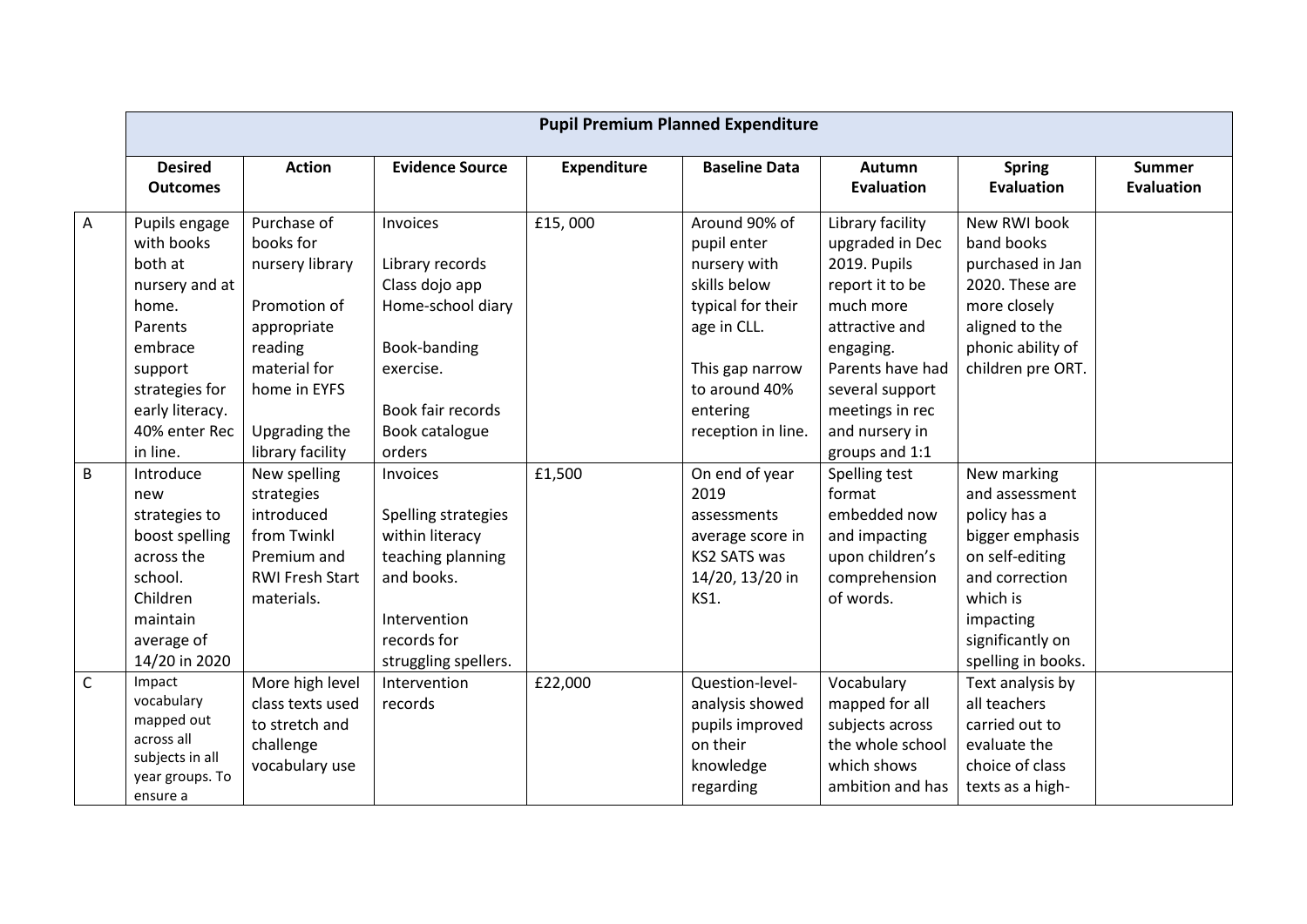|   | progressive and<br>ambitious<br>build-up of<br>subject-specific<br>vocab.                                                                           | In class support<br>for writing with<br>inclusion of high<br>level vocab.                                                                                                               |                                                                                                                                 |         | vocabulary<br>definitions. We<br>would now like<br>to see this<br>unrolled across<br>all subjects.                                                                      | a core aim to<br>deepen<br>understanding<br>for learners.                                                                                                            | quality model of<br>reading by the<br>teacher.<br>Introduction of<br>basic classics<br>teaching in Y6                                                                               |  |
|---|-----------------------------------------------------------------------------------------------------------------------------------------------------|-----------------------------------------------------------------------------------------------------------------------------------------------------------------------------------------|---------------------------------------------------------------------------------------------------------------------------------|---------|-------------------------------------------------------------------------------------------------------------------------------------------------------------------------|----------------------------------------------------------------------------------------------------------------------------------------------------------------------|-------------------------------------------------------------------------------------------------------------------------------------------------------------------------------------|--|
|   |                                                                                                                                                     |                                                                                                                                                                                         |                                                                                                                                 |         |                                                                                                                                                                         |                                                                                                                                                                      | (Greek and Latin)<br>for etymology.                                                                                                                                                 |  |
| D | Pupils receive a<br>broad and<br>ambitious<br>curriculum<br>entitlement<br>that enables<br>them to make<br>links and build<br>on prior<br>learning. | Invest in<br>carefully<br>thought out<br>resources to<br>build on pupils'<br>concepts and<br>learning<br>allowing them<br>to learn more<br>and remember<br>more across all<br>subjects. | Invoices<br>Curriculum<br>mapping<br>documents<br>Subject leader<br>monitoring of<br>resources and<br>implementation of<br>them | £35,000 | Careful and<br>thorough<br>curriculum<br>mapping of all<br>subjects needs<br>appropriate<br>resourcing to<br>foster sequential<br>and progressive<br>blocks of lessons. | Subjects mapped<br>out in autumn<br>term:<br>History,<br>geography, PE,<br>languages, PSHE,<br>audit of<br>resources and<br>purchases made<br>to complement          | Further mapping<br>of:<br>Science, art, DT,<br>computing,<br>music (one term)<br>Introduction of<br>'fast four'<br>element to<br>assess long-term<br>retention of core<br>concepts. |  |
| E | Pupils with<br>gaps in<br>education can<br>catch up<br>quickly<br>through a<br>range of<br>interventions<br>and<br>strategies.                      | Support staff<br>and after school<br>intervention<br>deployed to<br>catch pupils up<br>Resources<br>bought for<br>home<br>consolidation of<br>skills                                    | Attendance at<br>after school<br>booster 1:1 tuition<br>and homework<br>clubs<br>Invoices                                       | £5,000  | Two families, in<br>particular dip in<br>and out of<br>school requiring<br>structured<br>support on<br>return to close<br>gaps in learning.                             | Booster<br>resources and<br>homework club<br>staffing at a high<br>level to focus<br>largely on<br>vulnerable<br>groups who<br>cannot access<br>the work at<br>home. | Intervention<br>reviewed for<br>travelling<br>families with<br>large gaps in<br>curriculum<br>knowledge.                                                                            |  |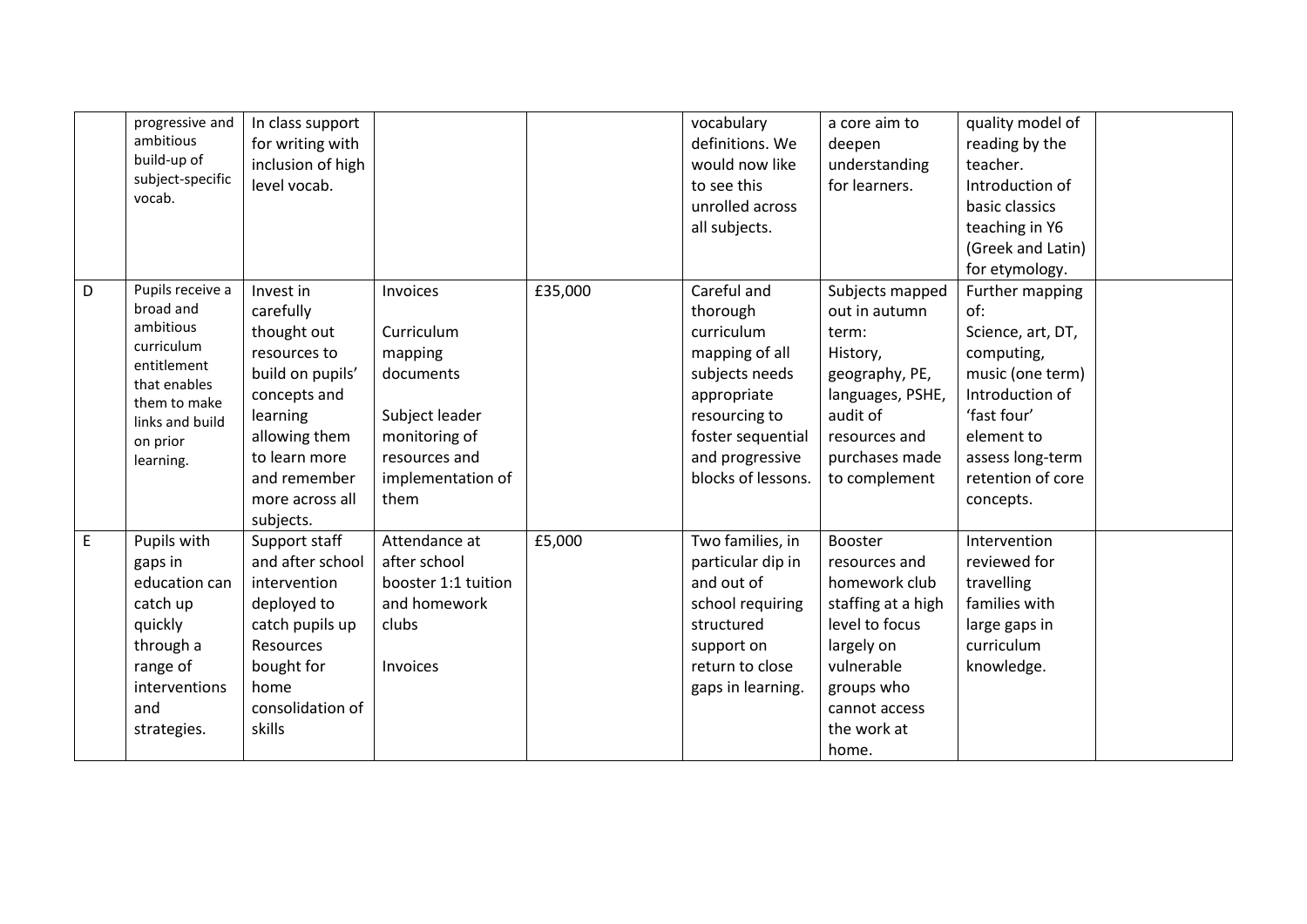| $\mathsf F$ | All pupils to<br>have high<br>expectations<br>of themselves<br>and their<br>future. Range<br>of further<br>education and<br>careers are<br>inspired by<br>school<br>provision                                               | Visits and<br>visitors<br>arranged to<br>inspires and<br>motivate pupils<br>to want a<br>brighter future                                       | Attendance at<br>aspirational visits<br>and or experiences<br>in school<br>Ambulance mini<br>medics scheme<br>promotion | £3,000                                                                              | Many PP pupils<br>come from<br>homes where<br>nobody is<br>employed and<br>need school's<br>input into aiming<br>higher in future.<br>Only 1 GRT pupil<br>has gone on to<br>secondary school<br>in the last 5<br>years. | Mini medics<br>scheme<br>launched-huge<br>impact on Y6<br>aspiration and<br>career ideas.                                                                                                                | RHE term 2<br>curriculum all<br>about self-worth<br>and relationships<br>including having<br>own aspirations<br>and tools to<br>achieve them. |  |
|-------------|-----------------------------------------------------------------------------------------------------------------------------------------------------------------------------------------------------------------------------|------------------------------------------------------------------------------------------------------------------------------------------------|-------------------------------------------------------------------------------------------------------------------------|-------------------------------------------------------------------------------------|-------------------------------------------------------------------------------------------------------------------------------------------------------------------------------------------------------------------------|----------------------------------------------------------------------------------------------------------------------------------------------------------------------------------------------------------|-----------------------------------------------------------------------------------------------------------------------------------------------|--|
| G           | All pupils to<br>experience a<br>wide range of<br>opportunities<br>in knowledge<br>and<br>understanding<br>of the world,<br>the arts and in<br>sport including<br>visiting events<br>and extra-<br>curricular<br>provision. | Engagement in<br>high quality<br>clubs<br>Wider<br>community<br>engagement<br><b>Ballet visit</b><br>Theatre visit<br>In school<br>productions | Engagement with<br>cultural projects<br>Attendance at<br>external<br>productions                                        | £6,000<br>(sporting<br>experiences come<br>from sport<br>premium budget-<br>not PP) | Many PP pupils<br>lack the funding<br>at home to take<br>part in or visit<br>arts experiences.<br>We don't let<br>money become a<br>reason for not<br>experiencing a<br>rich and varied<br>cultural<br>education.       | Whole school<br>panto trip Dec<br>2019.<br><b>M&amp;M</b><br>productions<br>booked for<br>spring term-<br>Notre Dame.<br>Provision in clubs<br>evaluated-<br>gymnastics. Club<br>attendance<br>analysed. | Rec ballet visit<br>booked for April<br>2020<br>Pupil interview<br>planned around<br>clubs and extra<br>opportunities.                        |  |
| H           | Pupils and<br>families to<br>have an<br>understanding<br>of the high<br>importance of<br>attendance.                                                                                                                        | Incentives for<br>improved<br>attendance<br>Support for<br>weaker<br>attendance                                                                | Attendance data                                                                                                         | £2,000                                                                              | PA levels were<br>below NA until 4<br>weeks before<br>the end of the<br>year when two<br><b>GRT</b> families                                                                                                            | Attendance has<br>remained above<br>96% for entire<br>term apart from<br>2 weeks in Dec<br>when winter<br>illnesses hit. End                                                                             | Remains above<br>96% currently.<br>Halfway<br>individual figures<br>communicated<br>with parents<br>along with                                |  |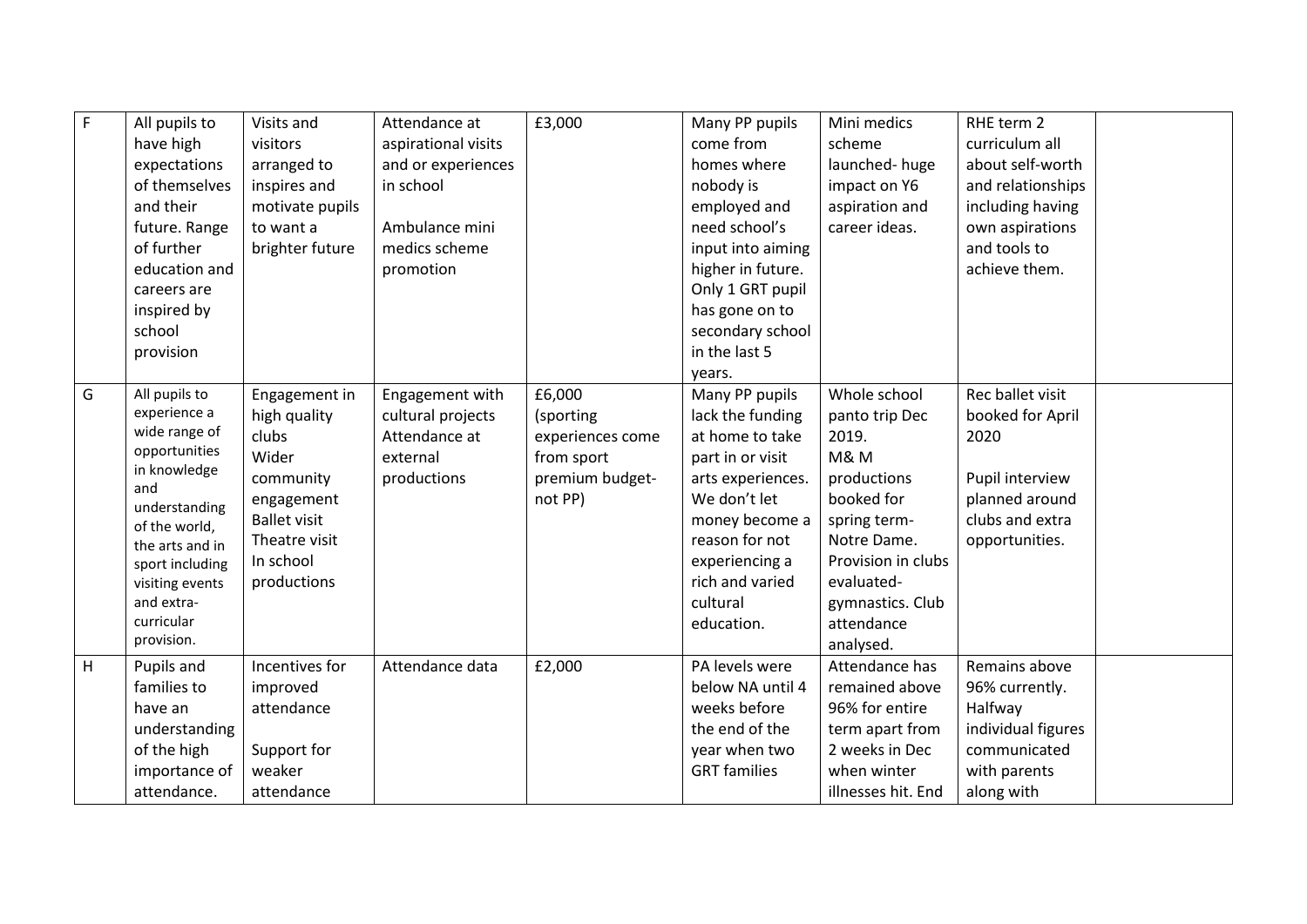| PA levels drop |                |                 |        | came and went      | of term 96%+      | expectations of   |  |
|----------------|----------------|-----------------|--------|--------------------|-------------------|-------------------|--|
| to below NA    |                |                 |        | on holiday.        | was achieved      | improvement.      |  |
| wherever       |                |                 |        | Still aiming to    | once more.        |                   |  |
| possible       |                |                 |        | maintain 96%       | Intervention with |                   |  |
| particularly   |                |                 |        | attendance and     | 3 families-       |                   |  |
| with GRT       |                |                 |        | below NA PA        | impacted upon     |                   |  |
| attendance     |                |                 |        |                    | 2.                |                   |  |
| data           |                |                 |        | Attendance last    |                   |                   |  |
| removed.       |                |                 |        | year 96.1%         |                   |                   |  |
|                |                |                 |        | PA 8%              |                   |                   |  |
| Families to    | Regular parent | Attendance and  | £2,000 | Parents regularly  | Parental          | Parents are       |  |
| have regular   | contact with   | engagement with |        | express concern    | engagement        | regularly invited |  |
| contact with   | school         | parent sessions |        | at being able to   | levels high over  | in for EYFS stay  |  |
| school and     |                |                 |        | support            | Christmas time    | and play          |  |
| resources to   | Resources      | Stay and play   |        | children's         | with many         | sessions.         |  |
| use in order   | purchased to   | events in EYFS  |        | learning at        | positive events   | Dance assembly    |  |
| to know how    | support        |                 |        | home. Around       | and parents       | event in Feb      |  |
| to best        | learning at    |                 |        | 50% attended       | evening.          | 2020.             |  |
| support their  | home.          |                 |        | engagement         | Autumn term       | Parents support   |  |
| child at home. |                |                 |        | sessions last year | reports sent out  | letter for new    |  |
|                |                |                 |        | compared to        | prior.            | RWI books.        |  |
|                |                |                 |        | 30% the previous   |                   |                   |  |
|                |                |                 |        | year.              |                   |                   |  |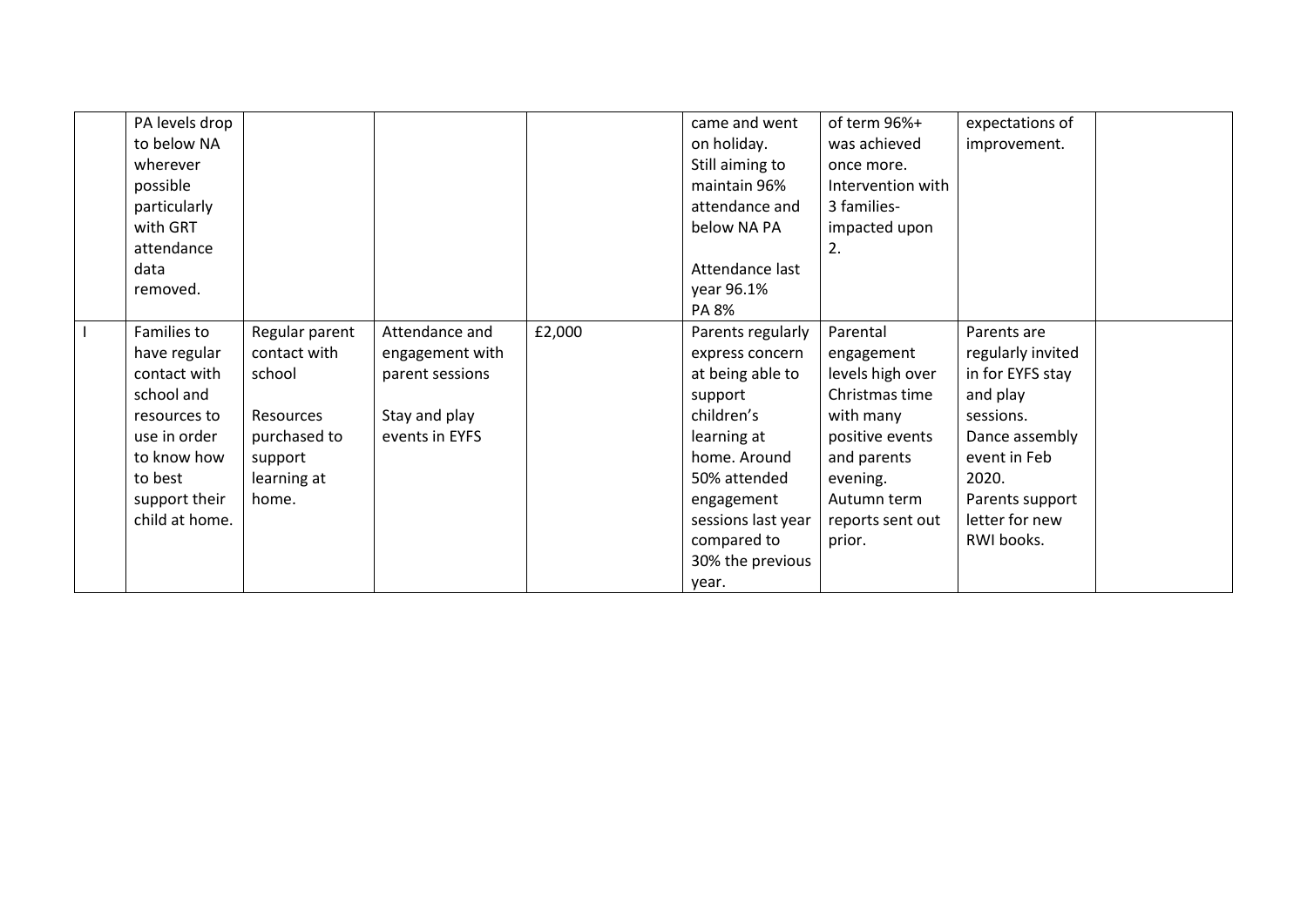|    | <b>Budget Summary</b>                                                                                                                                                                  |         |  |  |  |  |  |  |
|----|----------------------------------------------------------------------------------------------------------------------------------------------------------------------------------------|---------|--|--|--|--|--|--|
|    |                                                                                                                                                                                        |         |  |  |  |  |  |  |
|    | <b>Desired Outcome</b>                                                                                                                                                                 | Cost    |  |  |  |  |  |  |
| A  | Pupils engage with books both at nursery and at home. Opportunities to promote verbal and emerging literacy<br>skills are maximised in nursery and at home.                            | £15000  |  |  |  |  |  |  |
| B  | Introduce new strategies to boost spelling across the school. Children average 14/20 on spelling tests in 2020                                                                         | £1500   |  |  |  |  |  |  |
| C  | Impact vocabulary mapped out across all subjects in all year groups. To ensure a progressive and ambitious<br>build-up of subject-specific vocab.                                      | £22000  |  |  |  |  |  |  |
| D  | Pupils receive a broad and ambitious curriculum entitlement that enables them to make links and build on<br>prior learning.                                                            | £35000  |  |  |  |  |  |  |
| E. | Pupils with gaps in education can catch up quickly through a range of interventions and strategies.                                                                                    | £5000   |  |  |  |  |  |  |
| F. | All pupils to have high expectations of themselves and their future. Range of further education and careers<br>are inspired by school provision                                        | £3000   |  |  |  |  |  |  |
| G  | All pupils to experience a wide range of opportunities in knowledge and understanding of the world, the arts<br>and in sport including visiting events and extra-curricular provision. | £6000   |  |  |  |  |  |  |
| H  | Pupils and families to have an understanding of the high importance of attendance. Persistent absentee<br>levels improve on last year.                                                 | £2000   |  |  |  |  |  |  |
|    | Families to have regular contact with school and resources to use in order to know how to best support their<br>child's learning.                                                      | £2000   |  |  |  |  |  |  |
|    | <b>Total Budget Spent</b>                                                                                                                                                              | £91,500 |  |  |  |  |  |  |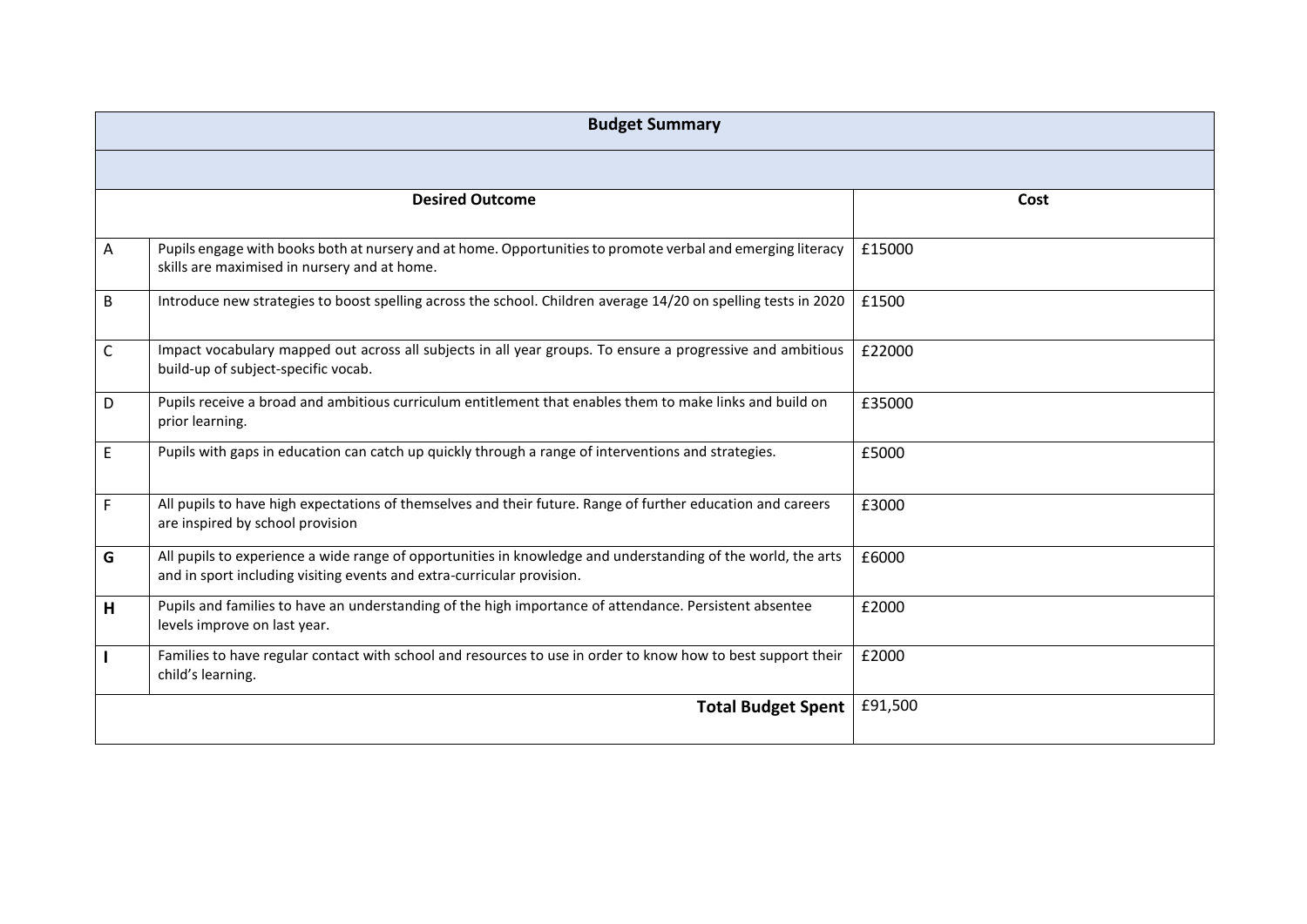Additional funding (if any)

None currently

| Governance                                                                                                                                                                                                                                                                                                                                                                                                                                                                             |                                      |                                       |         |  |  |
|----------------------------------------------------------------------------------------------------------------------------------------------------------------------------------------------------------------------------------------------------------------------------------------------------------------------------------------------------------------------------------------------------------------------------------------------------------------------------------------|--------------------------------------|---------------------------------------|---------|--|--|
| Monitoring The Effectiveness & Impact of Pupil Premium Performance                                                                                                                                                                                                                                                                                                                                                                                                                     |                                      |                                       |         |  |  |
| Pupil Premium Committee Members: Simon Scott, Marion Brann, Gordon Murphy, Michael Beck, Claire Maddox, Alison McDonough                                                                                                                                                                                                                                                                                                                                                               |                                      |                                       |         |  |  |
| <b>Pupil Premium Committee Meeting</b>                                                                                                                                                                                                                                                                                                                                                                                                                                                 | Autumn: 9 <sup>th</sup> October 2019 | Spring: 29 <sup>th</sup> January 2020 | Summer: |  |  |
| Autumn Summary                                                                                                                                                                                                                                                                                                                                                                                                                                                                         |                                      |                                       |         |  |  |
| Governors examined the pupil premium desired outcomes and reflected upon the progress made last year against the desired outcomes. In all areas, progress<br>was made but reading remains a focus and a new addition of the mapping of the curriculum across all subjects has been added. Governors agreed that the<br>most significant spending needs to be placed on curriculum resourcing to provide solid and structured sequential learning experiences.<br><b>Spring Summary</b> |                                      |                                       |         |  |  |
| <b>Summer Summary</b>                                                                                                                                                                                                                                                                                                                                                                                                                                                                  |                                      |                                       |         |  |  |